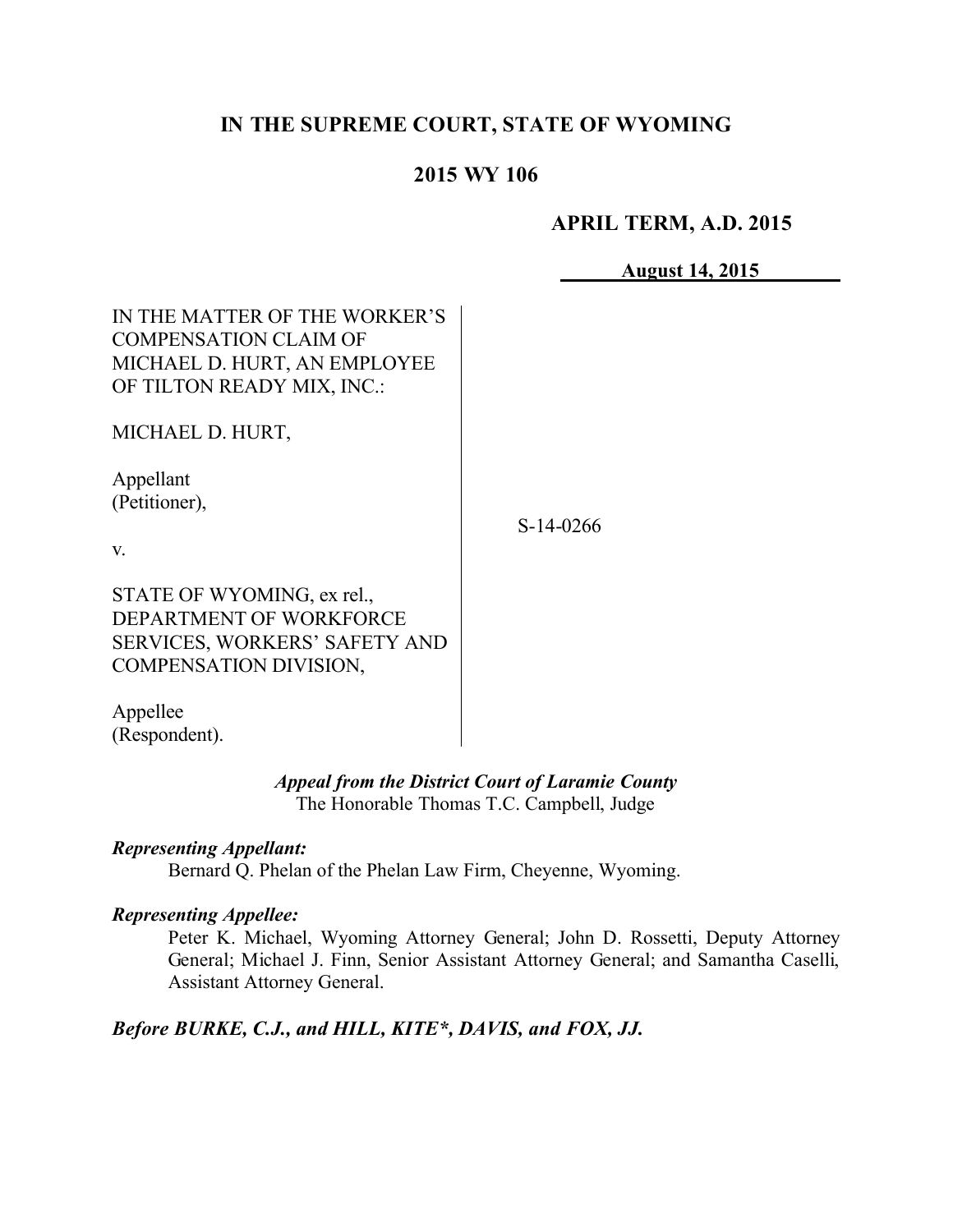*\* Justice Kite retired from judicial office effective August 3, 2015, and pursuant to Article 5, § 5 of the Wyoming Constitution and Wyo. Stat. Ann. § 5-1-106(f) (LexisNexis 2015) she was reassigned to act on this matter on August 4, 2015.*

**NOTICE: This opinion is subject to formal revision before publication in Pacific Reporter Third. Readers are requested to notify the Clerk of the Supreme Court, Supreme Court Building, Cheyenne, Wyoming 82002, of typographical or other formal errors so correction may be made before final publication in the permanent volume.**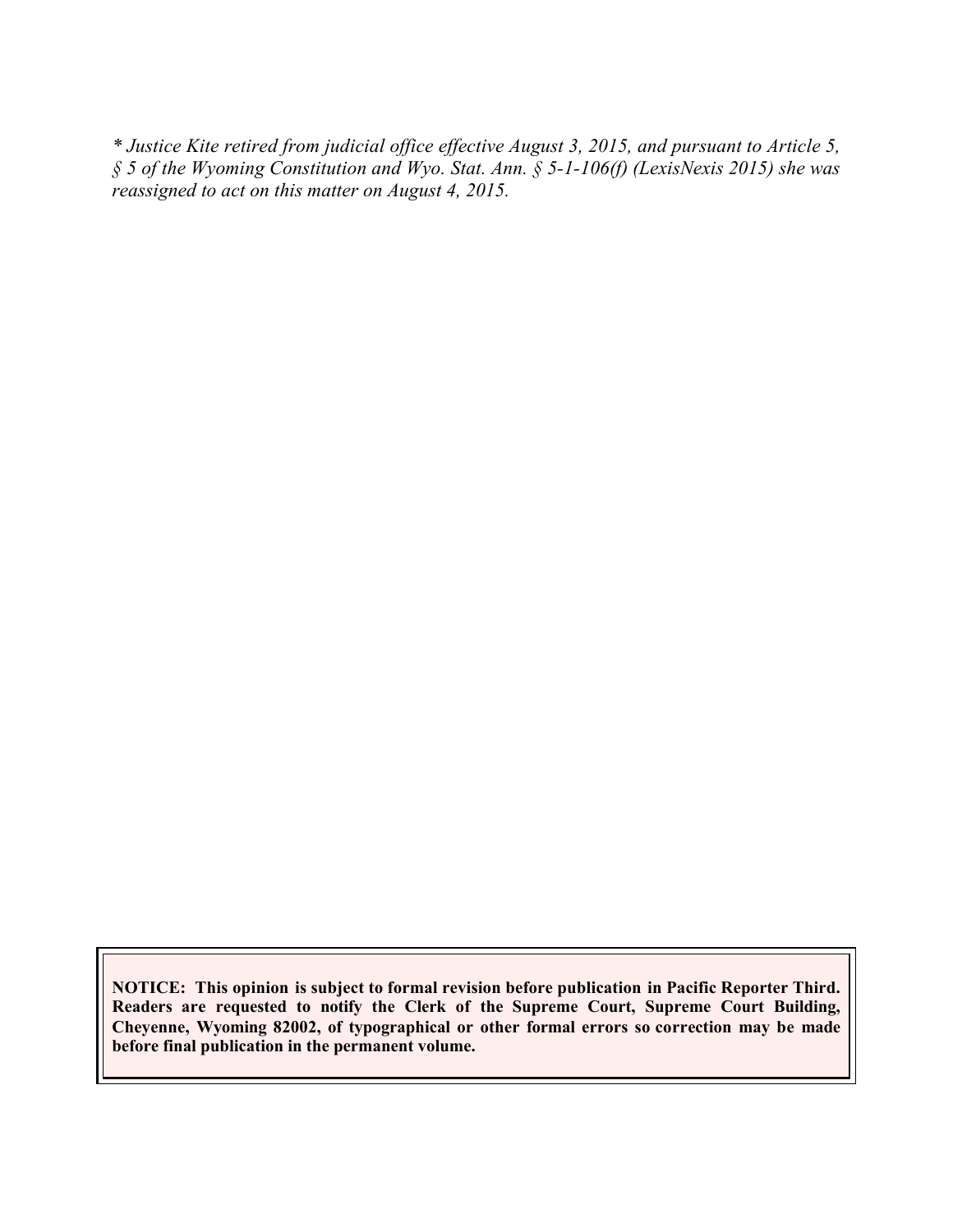## **KITE, Justice.**

[¶1] The Medical Commission sustained the Wyoming Workers' Safety and Compensation Division's (Division) permanent partial impairment (PPI) rating of Michael D. Hurt's lumbar spine condition. The Medical Commission ruled Mr. Hurt failed to prove he was entitled to a PPI rating greater than the 9% whole body rating assigned by the Division, and the district court upheld the Medical Commission's decision. We conclude the Medical Commission's decision is supported by substantial evidence and, therefore, affirm.

#### **ISSUE**

[¶2] The issue for our review is:

1. Was the Medical Commission's decision that Mr. Hurt did not prove he was entitled to a higher impairment rating under the *AMA Guides to the Evaluation of Physical Impairment* supported by substantial evidence and otherwise in accordance with the law?

#### **FACTS**

[¶3] Mr. Hurt worked as a concrete truck driver for Tilton Ready Mix, Inc. On September 7, 2006, he was helping unload concrete from a truck when he slipped on a large hose and fell onto his back and buttocks. Steven Beer, M.D. performed surgery on Mr. Hurt's back on December 19, 2006, including an L4-5 and L5-S1 interbody fusion, an L3 to S1 posterior instrumentation using various types of hardware, and an L3-S1 intertransverse fusion using autologous bone.

[¶4] Although Mr. Hurt generally had good results from the first surgery, he received permanent partial impairment (PPI) benefits as a result of the work-related injury. On September 15, 2008, Michael Kaplan, M.D. rated Mr. Hurt, using the *AMA Guides to the Evaluation of Permanent Impairment* (6<sup>th</sup> ed. 2008), as having 7% whole body impairment. Mr. Hurt accepted the Division's award of PPI benefits based upon that rating.

[¶5] Over time, Mr. Hurt began to experience additional problems with his back, including pain, weakness and numbness. On August 31, 2010, Dr. Beer performed a second surgery on Mr. Hurt's back, removing the hardware installed in the first surgery and extending the lumbar spine fusion to L2 and L3. Mr. Hurt's back was, therefore, fused from L2 to S1. The second surgery improved his condition, but he could not return to work.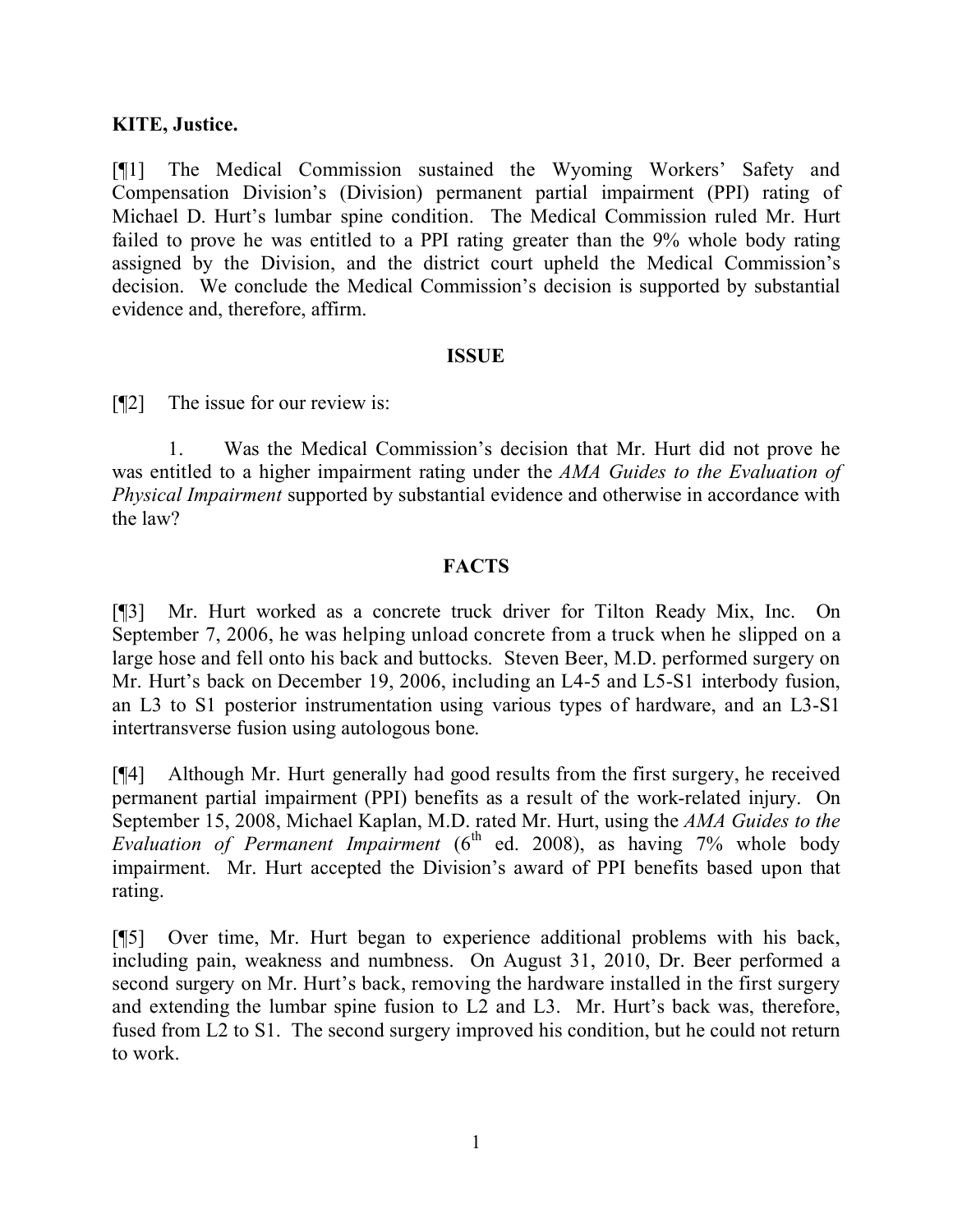[¶6] On August 2, 2011, Dr. Kaplan performed a second PPI rating. He concluded Mr. Hurt's impairment placed him in Class 1 for Motion Segment Lesions and assigned an impairment rating of 9% of the whole body, a 2% increase over the previous rating and award. On September 26, 2011, Mr. Hurt was evaluated in Dr. Beer's office by physician assistant Andy Beguin. The physician assistant placed Mr. Hurt in Class 4 for Motion Segment Lesions and assigned him a 25% whole body PPI rating. Given the disparity between the two ratings, the Division asked a third physician, Anne MacGuire, M.D., to review them.<sup>1</sup> She did not examine Mr. Hurt; however, she did review his medical records and the rating reports from Dr. Kaplan and Dr. Beer's office under the *AMA Guides*. Although Dr. MacGuire agreed with Dr. Kaplan that Mr. Hurt belonged in Class 1, she stated that he was only entitled to an 8% PPI rating.

[¶7] After considering the three rating reports, the Division issued a final determination assigning Mr. Hurt a 9% impairment rating. He objected and the Division referred the matter to the Medical Commission for a contested case hearing. Mr. Hurt was the only witness to testify at the hearing, but the evidence included his medical records and the deposition testimony of Dr. Beer. The Medical Commission ruled that Mr. Hurt had not met his burden of establishing he was entitled to a PPI rating higher than the 9% assigned by the Division.

[¶8] Mr. Hurt petitioned the district court for review of the Medical Commission decision. The district court affirmed, and Mr. Hurt appealed to this Court.

# **STANDARD OF REVIEW**

[¶9] When an appeal is taken from a district court's review of an administrative agency's decision, we examine the case as if it came directly from the agency, giving no deference to the district court's decision. *Guerrero v. State ex rel. Wyo. Dep't of Workforce Servs., Workers' Comp. Div.,* 2015 WY 88, ¶ 11, 352 P.3d 262, 265 (Wyo. 2015). *See also Dale v. S & S Builders, LLC,* 2008 WY 84, ¶ 8, 188 P.3d 554, 557 (Wyo. 2008). Wyo. Stat. Ann. § 16-3-114(c) (LexisNexis 2015) governs judicial review of administrative decisions:

> (c) To the extent necessary to make a decision and when presented, the reviewing court shall decide all relevant questions of law, interpret constitutional and statutory provisions, and determine the meaning or applicability of the terms of an agency action. In making the following determinations, the court shall review the whole record or

 $\overline{a}$ 

<sup>1</sup> In *Pohl v. Bailey Co.,* 980 P.2d 816, 821 (Wyo. 1999), *overruled on other grounds, Torres v. State ex rel. Wyo. Workers' Safety & Comp. Div.,* 2004 WY 92, 95 P.3d 794 (Wyo. 2004), we approved the Division's practice of engaging a third medical professional to assist in evaluating two conflicting impairment ratings.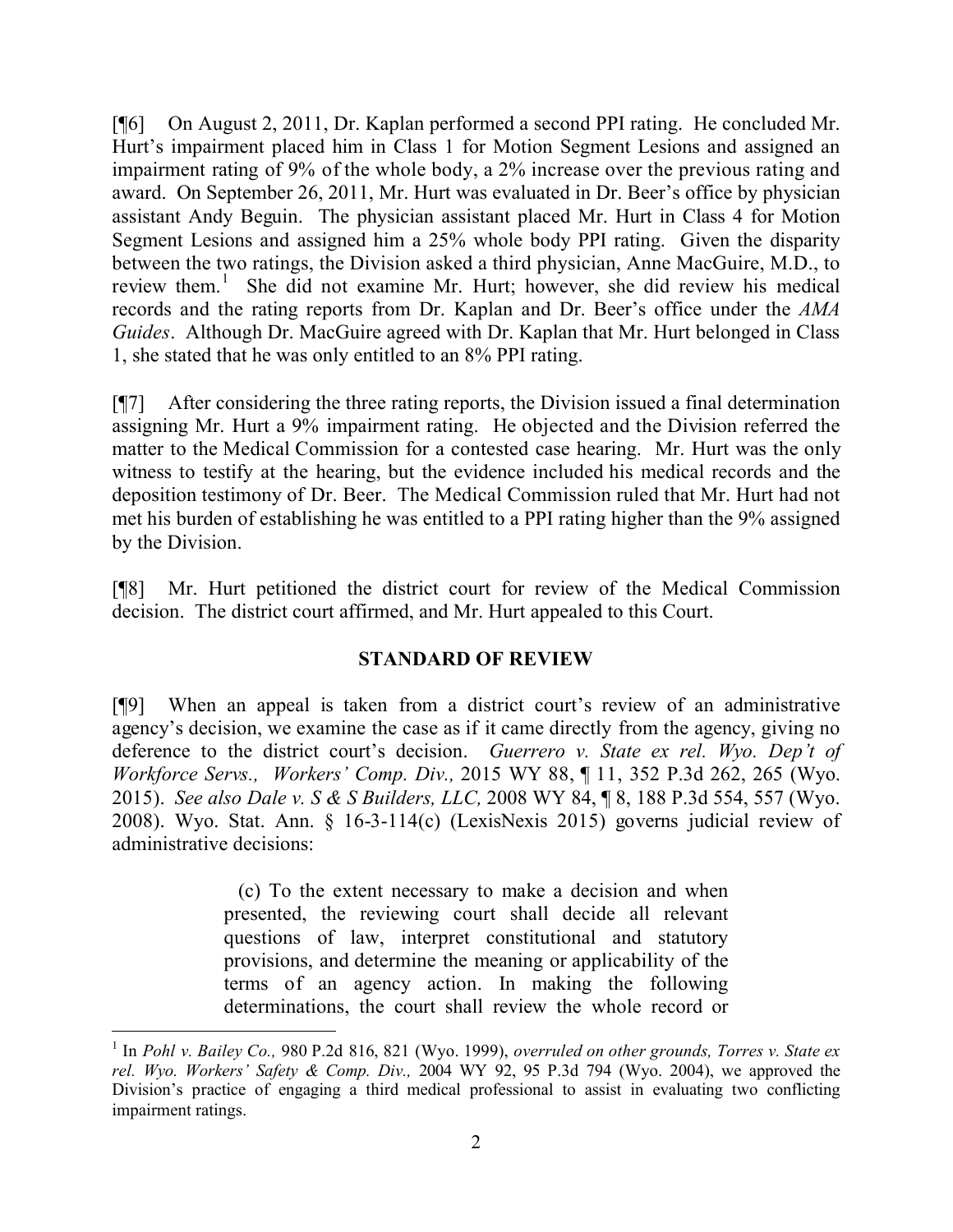those parts of it cited by a party and due account shall be taken of the rule of prejudicial error. The reviewing court shall:

(i) Compel agency action unlawfully withheld or unreasonably delayed; and

(ii) Hold unlawful and set agency action, findings and conclusions found to be:

(A) Arbitrary, capricious, an abuse of discretion or otherwise not in accordance with law;

(B) Contrary to constitutional right, power, privilege or immunity;

(C) In excess of statutory jurisdiction, authority or limitations or lacking statutory right;

(D) Without observance of procedure required by law; or

(E) Unsupported by substantial evidence in a case reviewed on the record of an agency hearing provided by statute.

[ $[10]$ ] In accordance with § 16-3-114(c), we review the agency's findings of fact by applying the substantial evidence standard. *Dale, ¶* 22, 188 P.3d at 561. Substantial evidence means "'such relevant evidence as a reasonable mind might accept as adequate to support a conclusion.'" *Guerrero,* ¶ 12, 352 P.3d at 266, quoting *Bush v. State ex rel. Wyo. Workers' Comp. Div.,* 2005 WY 120, ¶ 5, 120 P.3d 176, 179 (Wyo. 2005) (citation omitted). "Findings of fact are supported by substantial evidence if, from the evidence preserved in the record, we can discern a rational premise for those findings." *Kenyon v. State ex rel. Wyo. Workers' Safety & Comp. Div.,* 2011 WY 14, ¶ 11, 247 P.3d 845, 849 (Wyo. 2011) (citation omitted).

> If the hearing examiner determines that the burdened party failed to meet his burden of proof, we will decide whether there is substantial evidence to support the agency's decision to reject the evidence offered by the burdened party by considering whether that conclusion was contrary to the overwhelming weight of the evidence in the record as a whole. If, in the course of its decision making process, the agency disregards certain evidence and explains its reasons for doing so based upon determinations of credibility or other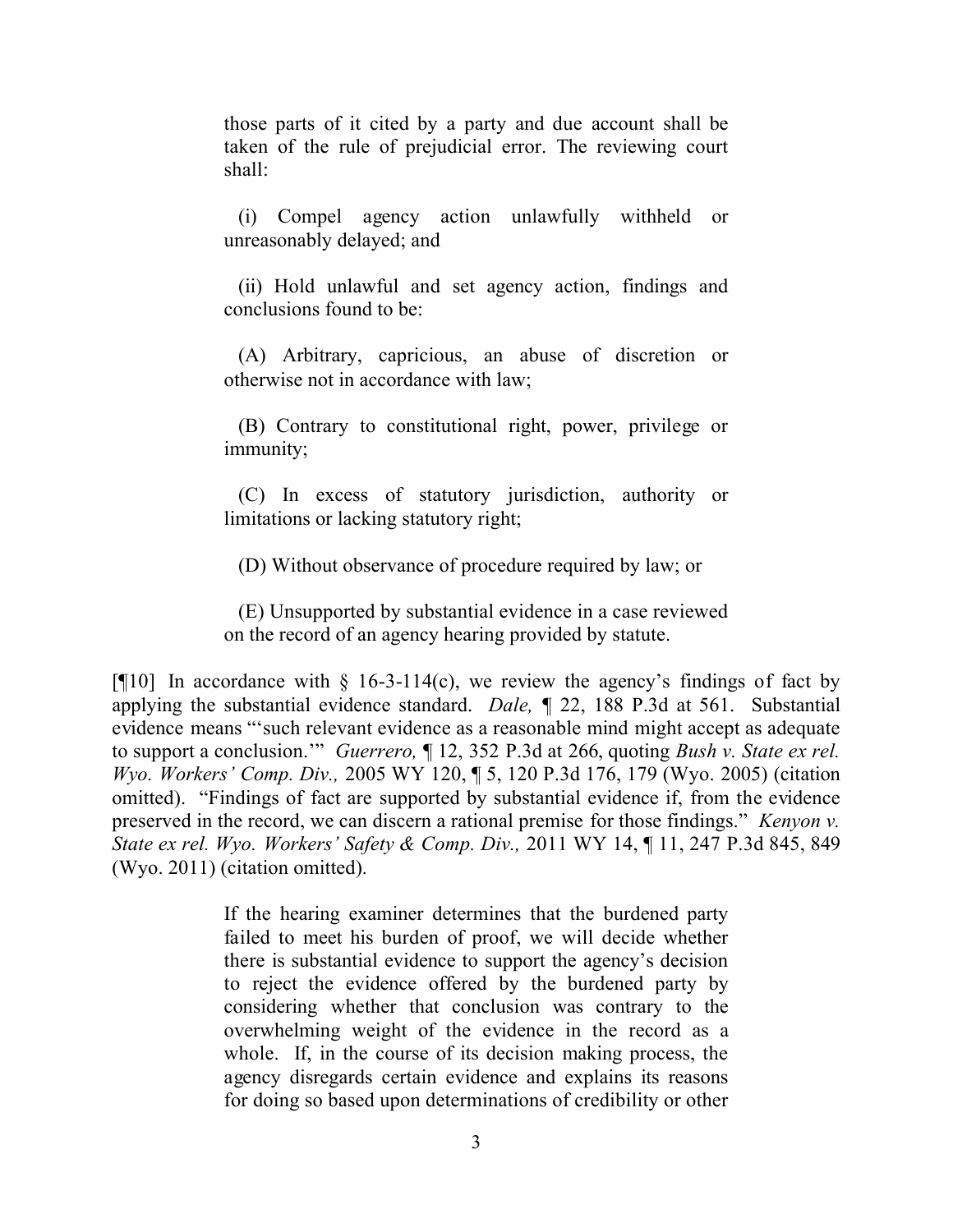factors contained in the record, its decision will be sustainable under the substantial evidence test. Importantly, our review of any particular decision turns not on whether we agree with the outcome, but on whether the agency could reasonably conclude as it did, based on all the evidence before it.

*Dale*,  $\sqrt{22}$ , 188 P.3d at 561 (citations omitted). "We review an agency's conclusions of law *de novo,* and will affirm only if the agency's conclusions are in accordance with the law." *Middlemass v. State ex rel. Wyo. Workers' Safety & Comp Div.,* 2011 WY 118, ¶ 13, 259 P.3d 1161, 1164 (Wyo. 2011) (citation omitted).

#### **DISCUSSION**

[¶11] The workers' compensation law applicable to PPI benefits is set out in Wyo. Stat. Ann. § 27-14-405 (LexisNexis 2015), which states in pertinent part:

> (f) An injured employee suffering an ascertainable loss may apply for a permanent partial impairment award as provided in this section.

> (g) An injured employee's impairment shall be rated by a licensed physician using the most recent edition of the American Medical Association's guide to the evaluation of permanent impairment. The award shall be paid as provided by W.S. 27-14-403 for the number of months determined by multiplying the percentage of impairment by sixty (60) months.

\* \* \* \*

(m) If the percentage of physical impairment is disputed, the division shall obtain a second opinion and if the ratings conflict, shall determine the physical impairment award upon consideration of the initial and second opinion. Any objection to a final determination pursuant to this subsection shall be referred to the medical commission for hearing by a medical hearing panel acting as hearing examiner pursuant to W.S. 27-14-616.

[¶12] When a worker's compensation claimant contests the Division's PPI rating, he has the burden of proving he is entitled to a higher rating. *Green v. State ex rel. Dep't of Workforce Servs., Workers' Safety & Comp. Div.,* 2013 WY 81, ¶ 28, 304 P.3d 941, 950 (Wyo. 2013). *See also Himes v. Petro Eng. & Constr.,* 2003 WY 5, ¶ 16, 61 P.3d 393,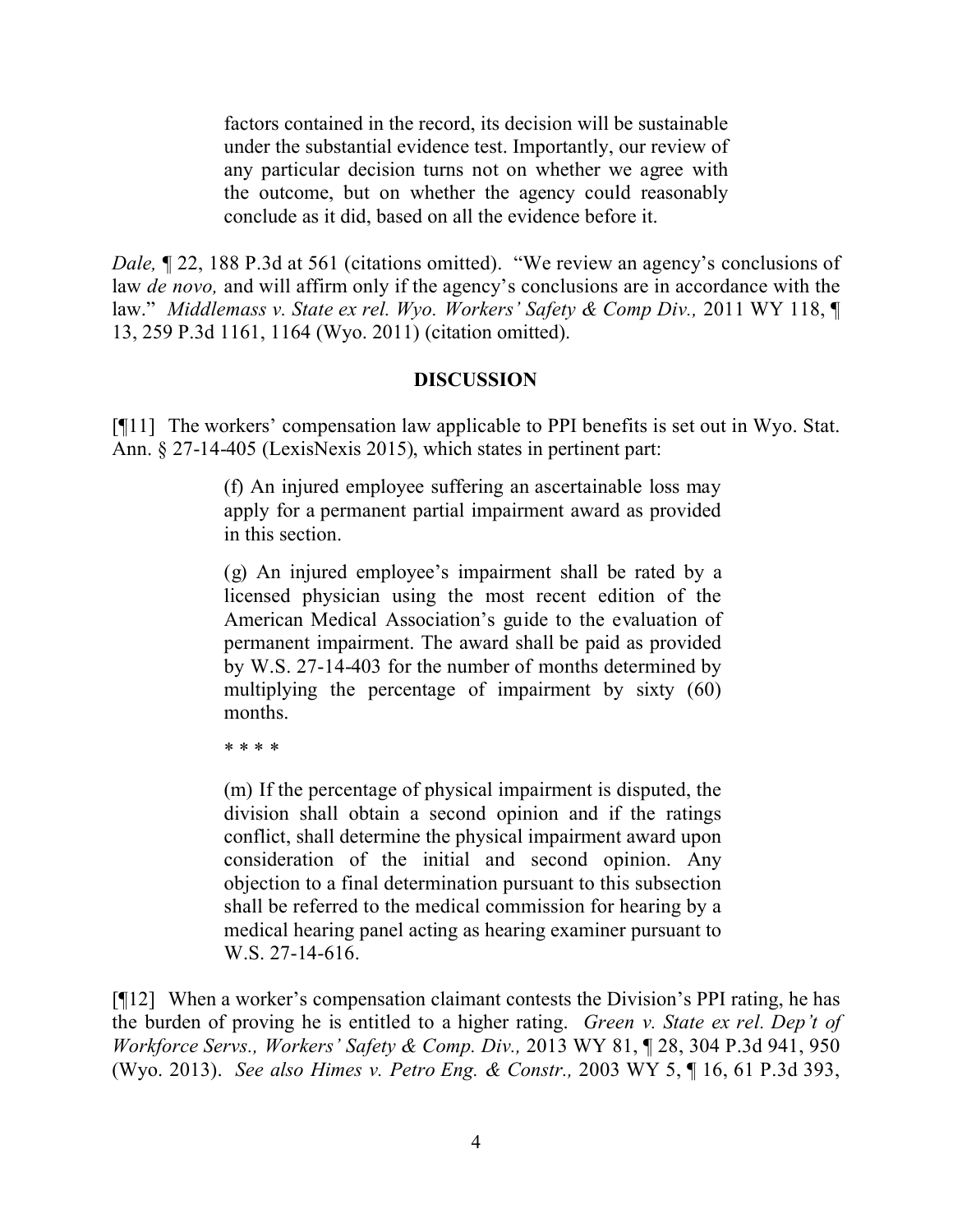398-99 (Wyo. 2003). The Medical Commission ruled that Mr. Hurt did not prove he was entitled to a higher PPI rating than the 9% assigned by the Division.

[¶13] Mr. Hurt challenges the Medical Commission's decision on various grounds. First, he claims the Medical Commission incorrectly applied the *AMA Guides*. This Court provided a general explanation of the use of the *AMA Guides* for impairment ratings in *State ex rel. Wyo. Workers' Safety & Comp. Div. v. Singer,* 2011 WY 57, ¶ 18, 248 P.3d 1155, 1160-61 (Wyo. 2011):

> According to Wyo. Stat. Ann.  $\S$  27–14–405(g), an impairment "shall be rated by a licensed physician using the most recent edition of the American Medical Association's guide to the evaluation of permanent impairment." The Guides explain that an "impairment rating enables the physician to render a quantitative estimate of losses to the individual as a result of their health condition, disorder, or disease. *Impairment ratings are defined by anatomic, structural, functional, and diagnostic criteria.*" *AMA Guides,* at 5. The Guides use the concept of "whole person impairment," which takes into account "the severity of the organ or body system impairment and the resulting *functional limitations of the whole person.*" *Id.* at 21 (emphasis in original).

[¶14] Everyone involved in this case agreed that Mr. Hurt suffered from alteration of motion segment integrity [AOMSI], making the "Motion Segment Lesions" grid in the *AMA Guides* applicable to him. The dispute is whether Mr. Hurt's level of impairment was properly classified as Class 1 or Class 4 under the Motion Segment Lesions grid. The grid includes classes ranging from 0 to 4, with the severity of the impairment increasing in accordance with the class numbers. Table 17-4 of the *AMA Guides* describes Class 1 lumbar spine impairments involving AOMSI as:

> Intervertebral disk herniation(s) or documented AOMSI, at a single level or multiple levels with medically documented findings; with or without surgery *and* for disk herniation(s) with documented resolved radiculopathy or nonverifiable radicular complaints at clinically appropriate level(s), present at the time of examination. [Footnote]: Or AOMSI in the absence of radiculopathy, or with documented resolved radiculopathy or nonverifiable radicular complaints at the clinically appropriate levels present at the time of examination.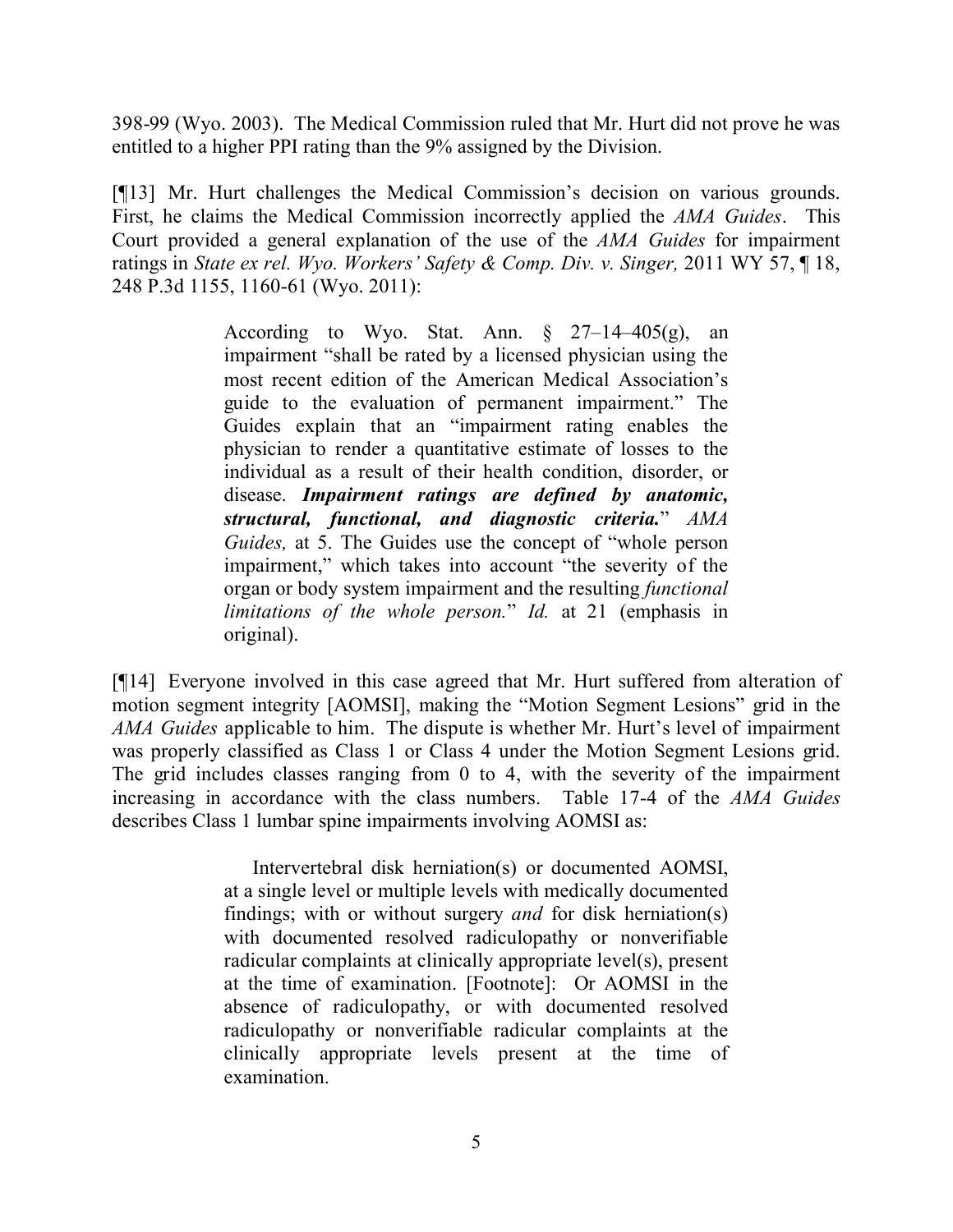Class 4 lumbar spine impairments involving AOMSI include:

Intervertebral disk herniations and/or AOMSI, at multiple levels, with medically documented findings; with or without surgery *and* with documented signs of residual bilateral or multiple-level radiculopathy at the clinically appropriate levels present at the time of examination (*see Table 17-7 to grade radiculopathy*).

[¶15] After the contested case hearing, the Medical Commission concluded:

15. Hurt was rated for his permanent impairment by Dr. Kaplan and in Dr. Beer's office utilizing the most recent edition of the AMA *Guides*  $[6^{\text{th}}$  ed.]. On August 2, 2011, Dr. Kaplan rated Hurt's permanent partial impairment at 9% whole body. Following Hurt's objection to the IME rating by Dr. Kaplan, on September 26, 2011, Hurt's permanent impairment was rated by Physician Assistant, Andy Be[g]uin at 25% whole body. This rating was apparently reviewed after the fact by Dr. Beer who concurred with the rating. . . .

16. Dr. MacGuire did not examine Mr. Hurt. However, Dr. MacGuire reviewed the medical records and commented on the two impairment rating opinions of Dr. Kaplan and Dr. Beer's office, applying her knowledge of the *Guides*, 6<sup>th</sup> edition. The value of her opinion is in helping the Hearing Panel evaluate the relative merit of the impairment ratings of Dr. Kaplan and Dr. Beer's office. *Pohl v. The Bailey Company,* 980 P.2d 816, 821 (1999).

17. Dr. Beer's office incorrectly placed Hurt into class 4 on Table 17-4 on page 570 of the *Guides,* with alteration of motion segment integrity at multiple levels with documented signs of bilateral radiculopathy at the clinically appropriate levels. However, in order to properly document a radiculopathy placing Hurt in grade 4, Hurt must have only slight contraction of motor strength then [sic] no movement or no contraction: an inability to move. Hurt does not have documented evidence of residual bilateral or multilevel radiculopathy at the clinically appropriate levels; Table 17-9 specifies EMG [electromyographic testing] evidence consistent with multiple nerve root radiculopathy. *Guides,*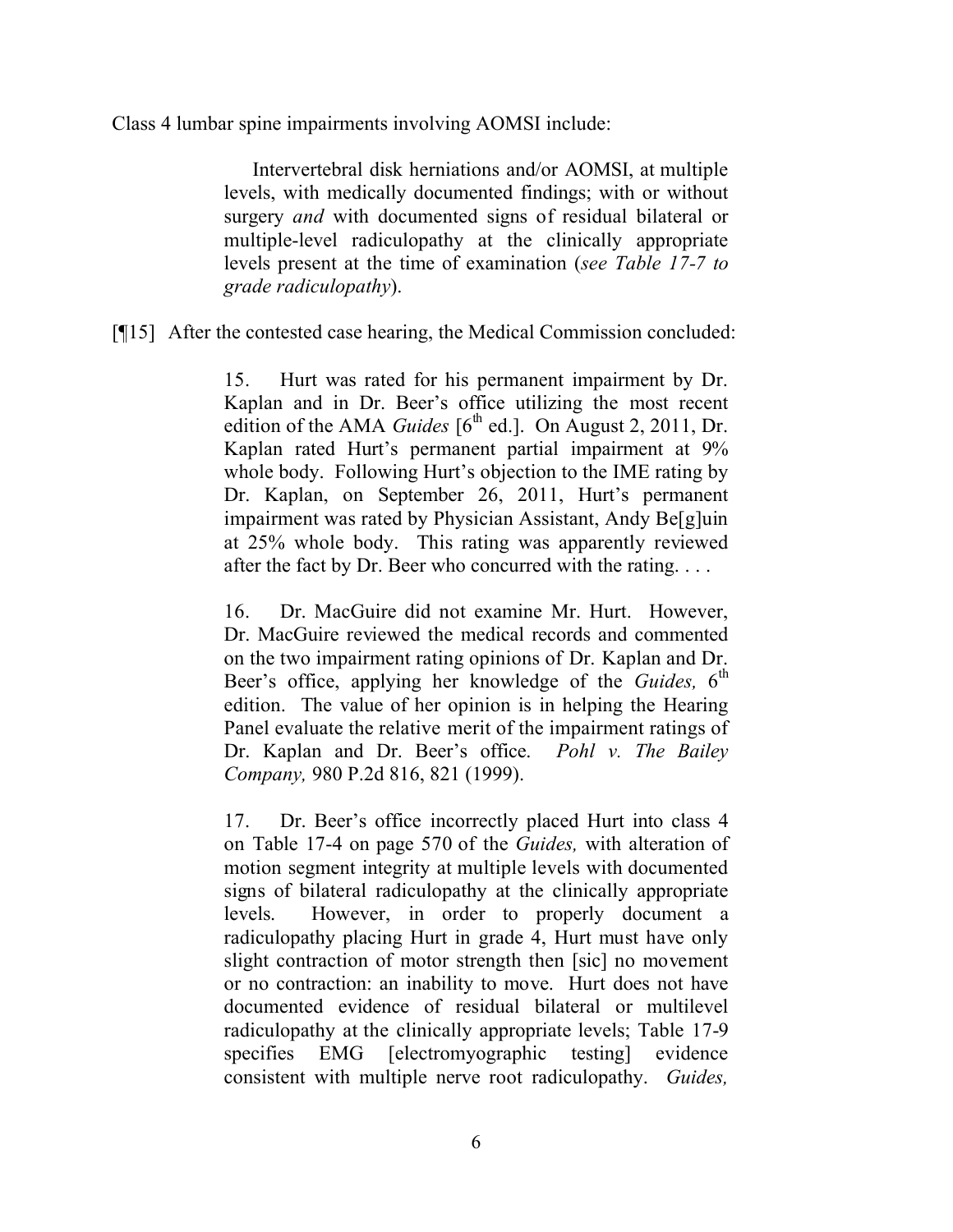Chap. 17, Table 17-9, p. 581. EMG and NCV studies have never been completed for Hurt.

Hurt does not fall under class 4 either on table 17-4 or with the required use of table 17-7 to document radiculopathy. Placement in class 4 requires not only the "documented signs of bilateral or multiple-level radiculopathy at the clinically appropriate levels present at the time of evaluation" but also requires the "inability to ambulate without assistive devices." *Guides,* Chap. 17, Table 17-4, p. 572. Hurt is able to walk, sit, stand, and drive. His motor strength is essentially intact and he falls appropriately under the grade modifier 1.

18. Hurt failed to meet his burden of proof to show by a preponderance of the evidence that on August 2[], 2011 he had a permanent impairment greater than the 9% rating upon which he was awarded PPI benefits; he needed to show that he was entitled to more than a 9% whole person permanent impairment rating using the AMA *Guides to the Evaluation of*  Permanent Impairment (6<sup>th</sup> ed. 2008). The Hearing Panel finds that Dr. Kaplan correctly applied the AMA *Guides*, 6<sup>th</sup> edition to assign the 9% whole person impairment rating, while Andy Be<sup>[g]</sup>uin, a Physician Assistant, incorrectly placed Hurt in class 4 of the Table 17-4. His rating of 25% permanent impairment was in error, and not credible based upon the medical evidence. The Division properly awarded Hurt PPI benefits based on the 9% permanent impairment rating by Dr. Kaplan.

(footnote and some citations omitted).

[¶16] Mr. Hurt claims, under the *AMA Guides,* the Medical Commission incorrectly used criteria from grade 4 in Table 17-7, which is entitled "Physical Examination Adjustment: Spine," in determining that he belonged in Class 1. He asserts the commission's statement that he did not have "only slight contraction of motor strength then [sic] no movement or contraction: an inability to move," improperly mixed grade criteria with class criteria. To support his argument, Mr. Hurt refers to some instructions on how to use the *AMA Guides* which apparently dictate that a class be assigned first and then a grade may be assigned within a class. He claims, therefore, that the Medical Commission erred when it referred to Table 17-7 in determining his class designation.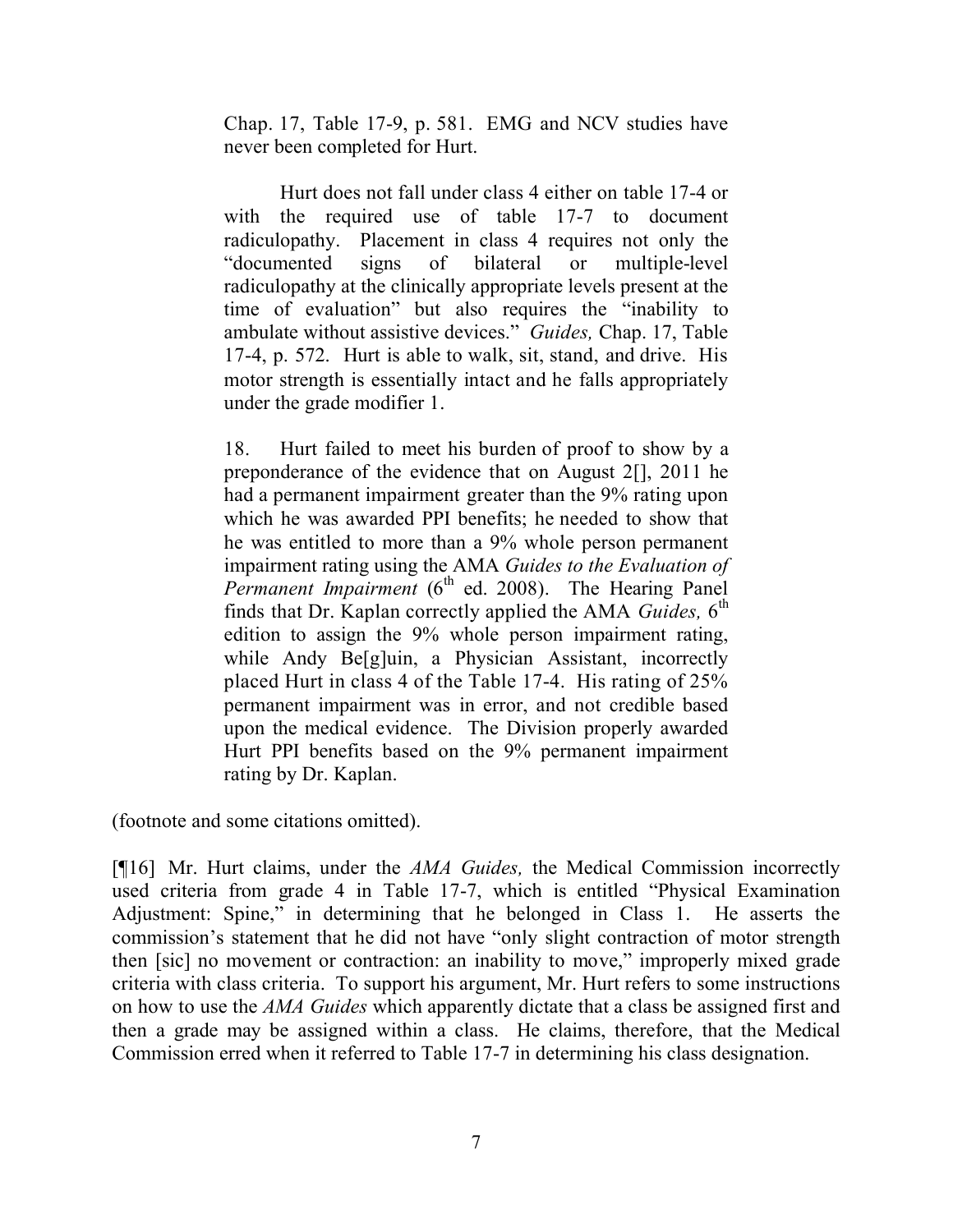[¶17] By insisting that Table 17-7 can be used only to assign a grade within a class, not to determine the class, Mr. Hurt ignores the statement in Table 17-4 which specifically directs the use of Table 17-7 when radiculopathy is present (see Para 14, supra). More importantly, the medical evaluators did not apply the procedure advocated by Mr. Hurt in arriving at their ratings. In fact, Dr. MacGuire's report specifically referred to the grade 4 radiculopathy factors when she concluded Mr. Hurt's impairment fell within Class 1. Mr. Hurt did not offer any medical evidence to show that Dr. MacGuire's interpretation of the *AMA Guides* was incorrect.

[¶18] The legislature was clear when it directed that impairment ratings be assigned by licensed physicians using the most recent version of the *AMA Guides.* That instruction confirms medical training and analysis are necessary to the proper interpretation and application of the *AMA Guides.* It would be improper for us to disregard the expert opinions and conduct our own ratings analysis based upon our interpretation of the *AMA Guides* and medical records.

[¶19] Furthermore, while Mr. Hurt conducts an interesting exercise in applying the *AMA Guides*, we do not find it to be very helpful in determining whether the Medical Commission's decision is supported by substantial evidence. In the end, the difference between Class 1 and Class 4 is determined by whether the person suffers from radiculopathy or nonverifiable radicular complaints. The *AMA Guides* define those terms as follows:

> **Radiculopathy.** For the purposes of the *Guides, radiculopathy* is defined as significant alteration in the function of a single or multiple nerve roots and is usually caused by mechanical or chemical irritation of one or several nerves. The diagnosis requires clinical findings including specific dermatomal distribution of pain, numbness, and/or parasthesias. Subjective reports of sensory changes are more difficult to assess; therefore, these complaints should be consistent and supported by other findings of radiculopathy. There may be associated motor weakness and loss of reflex. A root tension sign is usually positive. The identification of a condition that may be associated with radiculopathy (such as a herniated disk) on an imaging study is not sufficient to make a diagnosis of radiculopathy; clinical findings must correlate with radiographic findings in order to be considered.

> **Nonverifiable Radicular Complaints**. Nonverifiable radicular complaints are defined as chronic persistent limb pain or numbness, which is consistently and repetitively recognized in the medical records in the distribution of a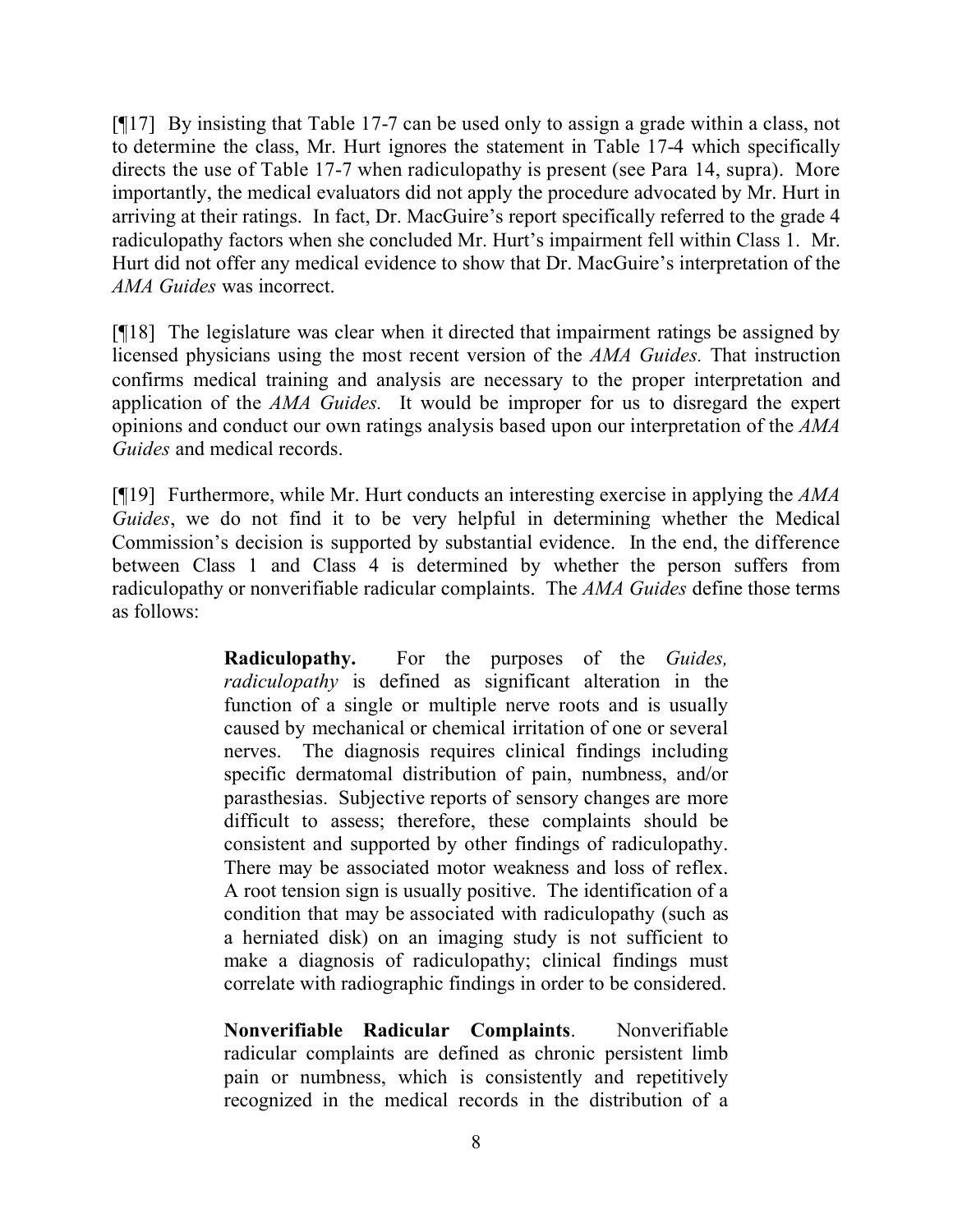single nerve root that the examiner can name and with the following characteristics: preserved sharp vs. dull sensation and preserved muscle strength in the muscles it innervates, is not significantly compressed on imaging and is not affected on electrodiagnostic studies (if performed). Although there are subjective complaints of a specific radicular nature, there are inadequate or no objective findings to support the diagnosis of radiculopathy.

[¶20] A diagnosis of true radiculopathy is required for a Class 4 rating. In order to meet the requirements for that diagnosis, a claimant must have significant alteration of nerve function. A Class 4 impairment requires documented signs of residual bilateral or multiple level radiculopathy at the clinically appropriate levels. By contrast, a patient with a Class 1 impairment may have radicular complaints that are "inadequate" to be classified as true radiculopathy. The *AMA Guides*' use of terms like "significant" and "inadequate" recognize that medical judgment is required in applying the *AMA Guides* and determining the level of radicular problems a person is experiencing. Mr. Hurt would have the Court conduct its own analysis of the meaning and significance of the clinical findings without regard to the medical evaluators' and the Medical Commission's application of medical judgment. That is not the Court's role in performing a substantial evidence review of an agency's decision.

[¶21] The second aspect of Mr. Hurt's challenge to the Medical Commission's decision is based upon the evidence actually presented at the hearing and the medical evaluator's analysis of that evidence. Mr. Hurt claims the Medical Commission failed to properly recognize the existence and/or severity of his radiculopathy when it accepted Dr. Kaplan's opinion that he belonged in Class 1 rather than Class 4 as surmised by Dr. Beer's physician assistant. Mr. Hurt asserts the report from Dr. Beer's office establishes bilateral radiculopathy because the physician assistant noted that reflexes were absent in both of Mr. Hurt's knees and ankles.

[¶22] The *AMA Guides* state that when radiculopathy is present there may be a loss of reflexes. However, the definition of radiculopathy does not state that a finding of loss of reflexes automatically establishes the condition. The *AMA* G*uides* specifically note that not all radicular symptoms or conditions are severe enough to qualify as true radiculopathy. As the definition of Class 1 states, a patient may have radicular complaints and still fall within that range of impairment. Medical examiners use their judgment in determining the degree of radicular problems.

[¶23] Furthermore, Dr. Beer's physician assistant's finding of loss of reflexes is contradicted by other medical records. Another physician in Dr. Beer's office, Radu Segal, M.D., examined Mr. Hurt in the months following the second surgery and preceding the impairment rating and consistently found reflexes bilaterally at the knees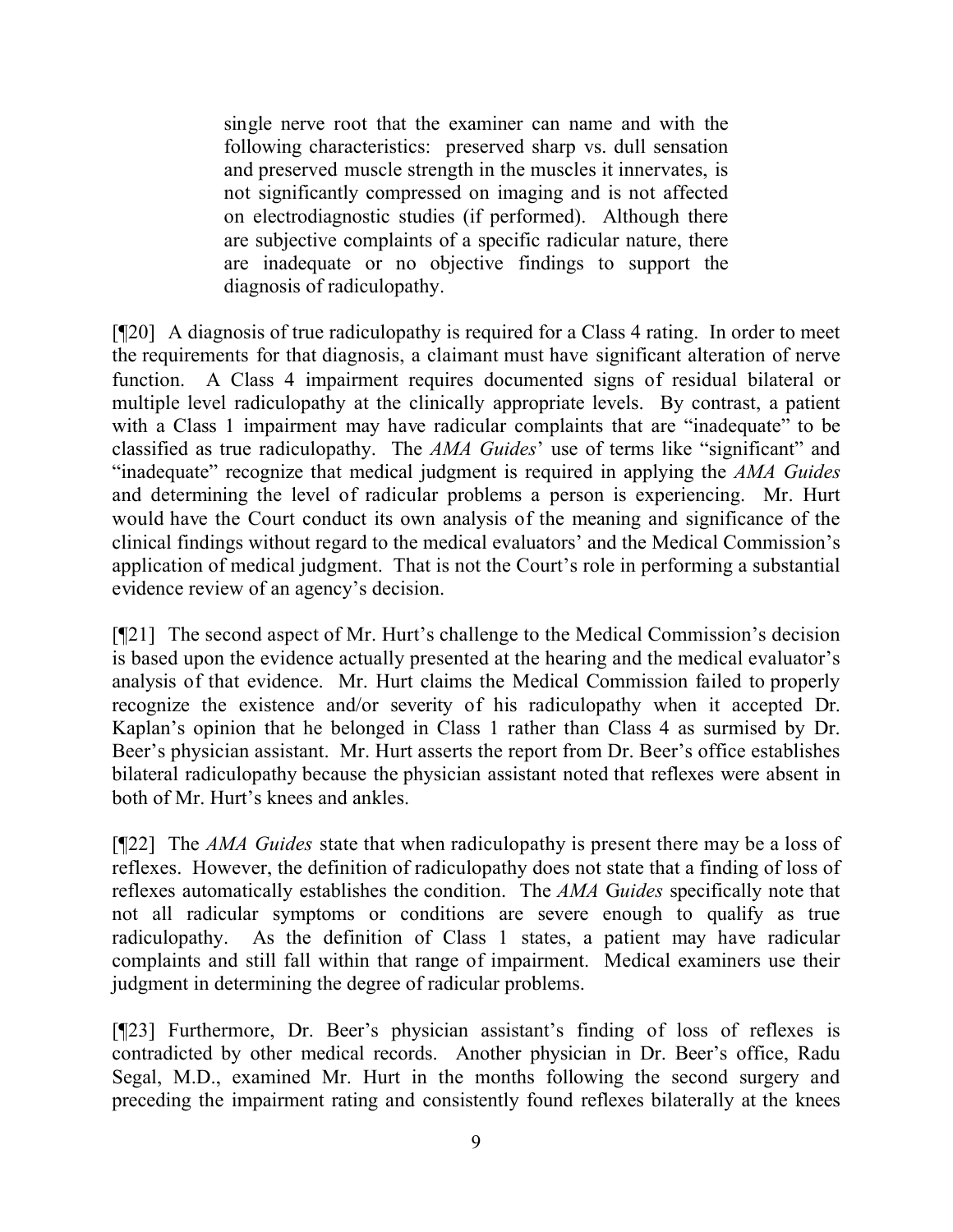and ankles. When Dr. Beer was asked about the apparent contradiction between Dr. Segal's and the physician assistant's findings, he acknowledged they were significantly different. Dr. Beer did not explain the discrepancy or relate the loss of reflexes to any deterioration in Mr. Hurt's condition. Dr. Kaplan, who examined Mr. Hurt just a few weeks before the physician assistant, did not note any loss of reflexes.

[¶24] Mr. Hurt also asserts the physical findings in Dr. Kaplan's report establish that he suffers from radiculopathy. He directs us to Dr. Kaplan's finding that "[w]ith sensory examination, there was some apparent decrease to pinwheel in the right L4 through S1 dermatomes.<sup>2</sup> This also included his right lateral thigh." It is true that a radiculopathy diagnosis under the *AMA Guides* requires "clinical findings including specific dermatomal distribution of pain, numbness, and/or parasthesias." However, as we said above there are other indicators of true radiculopathy and the diagnosis depends on the severity of the symptoms. Dr. Kaplan noted the dermatomal findings, but he did not conclude that those findings mandated a diagnosis of radiculopathy for a Class 4 designation. Dr. MacGuire analyzed Mr. Hurt's medical records and Dr. Kaplan's and the physician assistant's ratings and ultimately agreed with Dr. Kaplan that under the *AMA Guides*, Mr. Hurt was properly placed in Class 1 despite the dermatomal findings.

[¶25] In addition, although Mr. Hurt is relying upon Dr. Beer's physician assistant's evaluation to support the Class 4 rating, the physician assistant's report did not include any dermatomal findings. When questioned about the report during his deposition, Dr. Beer testified:

> Q. And then in terms of the dermatomal distribution of any radiculopathy, what was the dermatomal distribution in this case?

> A. If  $I - I$  don't see it documented clearly here. I would say it's an L2-L3 distribution.

> Q. It's not documented in the report in terms of findings at the time of the impairment evaluation, correct?

> A. Andy's indication [sic] does not specify exactly where the loss was at, no.

[¶26] To determine whether the Medical Commission's decision on an impairment rating is supported by substantial evidence, we recognize:

 <sup>2</sup> Dermatome is defined as "an area of skin that is supplied with the nerve fibers of a single, posterior, spinal root." *Webster's Third New Int'l Dictionary* 608 (2002).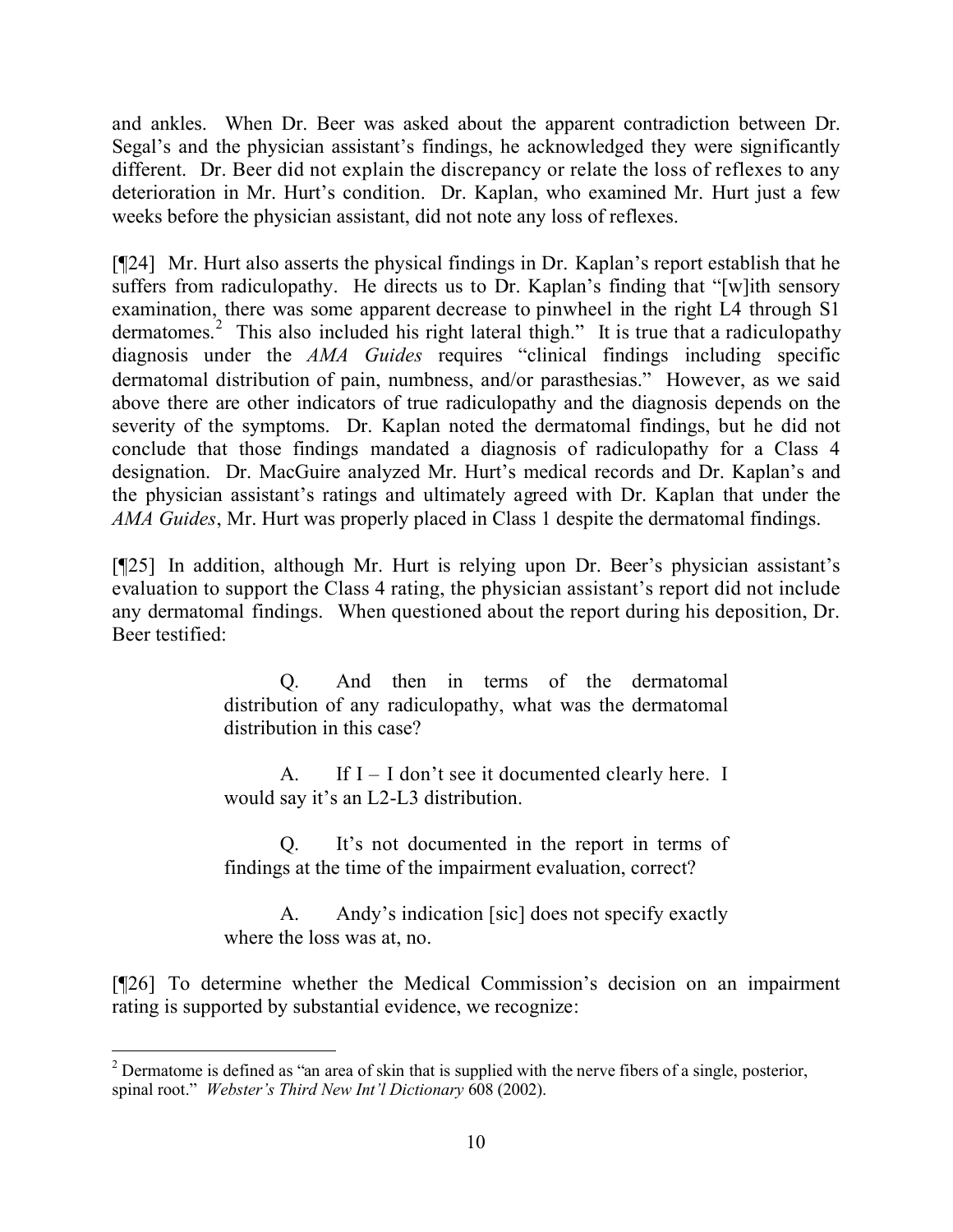"It is the obligation of the trier of fact to sort through and weigh the differences in evidence and testimony, including that obtained from medical experts." *In re Worker's Comp. Claim of David v. State ex rel. Wyo. Workers' Safety and Comp. Div.,* 2007 WY 22, ¶ 15, 151 P.3d 280, 290 (Wyo.2007). Further, we have noted that "The Commission is in the best position to judge and weigh medical evidence and may disregard an expert opinion if it finds the opinion unreasonable or not adequately supported by the facts upon which the opinion is based." *Spletzer v. Wyo. ex rel. Wyo. Workers' Safety & Comp. Div.,* 2005 WY 90, ¶ 21, 116 P.3d 1103, 1112 (Wyo.2005).

*Willey v. State ex rel. Wyo. Workers' Safety & Comp Div., 2012 WY 144,* 18, 288 P.3d 418, 426 (Wyo. 2012).

[¶27] In choosing to reject Dr. Beer's physician assistant's rating and accept Dr. Kaplan's rating as supported by Dr. MacGuire's analysis, the Medical Commission explained that, under  $\S$  27-14-405(g), a "licensed physician," rather than a physician's assistant was supposed to perform the rating. The Medical Commission noted the irregularity but apparently did not completely disregard the physician assistant's rating. Instead, the commission decided that Dr. Kaplan's and Dr. MacGuire's opinions were more credible. The Medical Commission's decision to accept Dr. Kaplan's rating is not against the overwhelming weight of the evidence. Dr. Kaplan's rating was consistent with Mr. Hurt's other medical records and supported by Dr. MacGuire. The physician assistant's rating did not include an analysis of the dermatomal distribution and his finding of loss of reflexes was contradicted by the other medical records. Thus, the Medical Commission's determination that Mr. Hurt's radicular problems fell within the definition of nonverifiable radicular complaints in Class 1 instead of true radiculopathy for Class 4 was not against the overwhelming weight of the evidence.

[¶28] One more matter bears mention in our review of this case. The Medical Commission referenced language from Table 17-4 regarding a patient's inability to ambulate without assistive devices. The Division concedes that criterion did not apply to Mr. Hurt's AOMSI condition but asserts any error in that regard was harmless. We agree. The medical experts did not refer to the factor or use it in determining Mr. Hurt's impairment rating. The Medical Commission's conclusion as to that factor was, therefore, extraneous to the analysis of Mr. Hurt's degree of impairment and its error in referring to it was harmless. *See* W.R.A.P. 9.04 ("any error, defect, irregularity or variance which does not affect substantial rights shall be disregarded by the reviewing court").